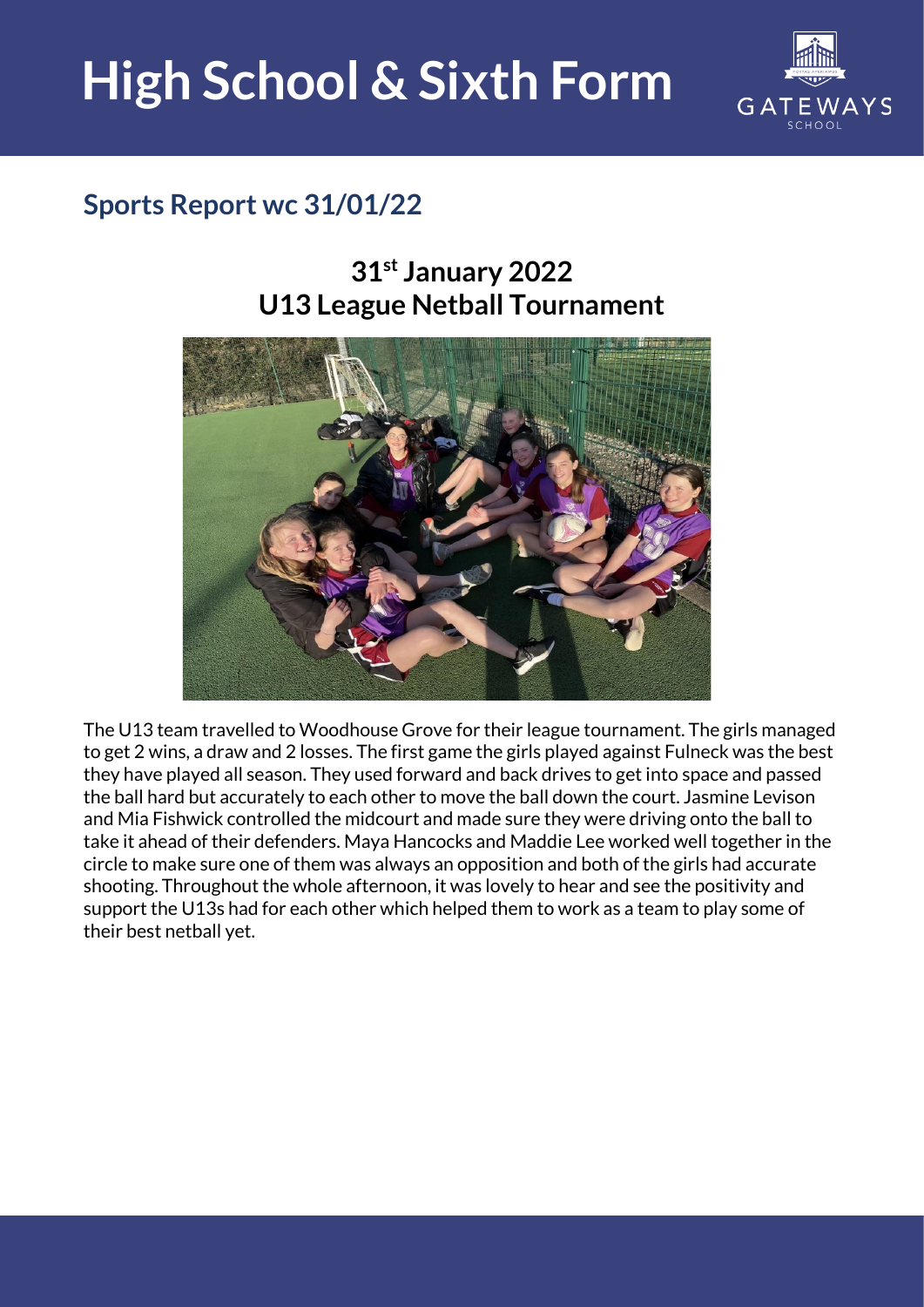

#### **1 st February 2022 U14/15 Hockey v GSAL Seniors**



A small group of hockey players went to GSAL to play in a friendly match with their seniors. The group of girls we played against don't often get matches and so were very grateful for the game. The match started Gateways v GSAL on a half pitch, both teams played very well and the umpire complimented our skill level on an Astroturf. It was decided that after half time we would play on a full size pitch and would play  $11 \vee 11$ . This meant that the girls had to think about positional play and to use more powerful hits to cover the length and width of the pitch. All the girls who played adapted very well to this change and linked well with the GSAL players. Tom Newdall played in goal for us and saved some excellent goals, he was voted player of the match by the opposition. Millie Edge, Elle Johnson and Izzy Dyer should also be congratulated for their efforts, they played with good defence skills and cleared the ball well to the widths of the pitch for the attackers to take it up to goal.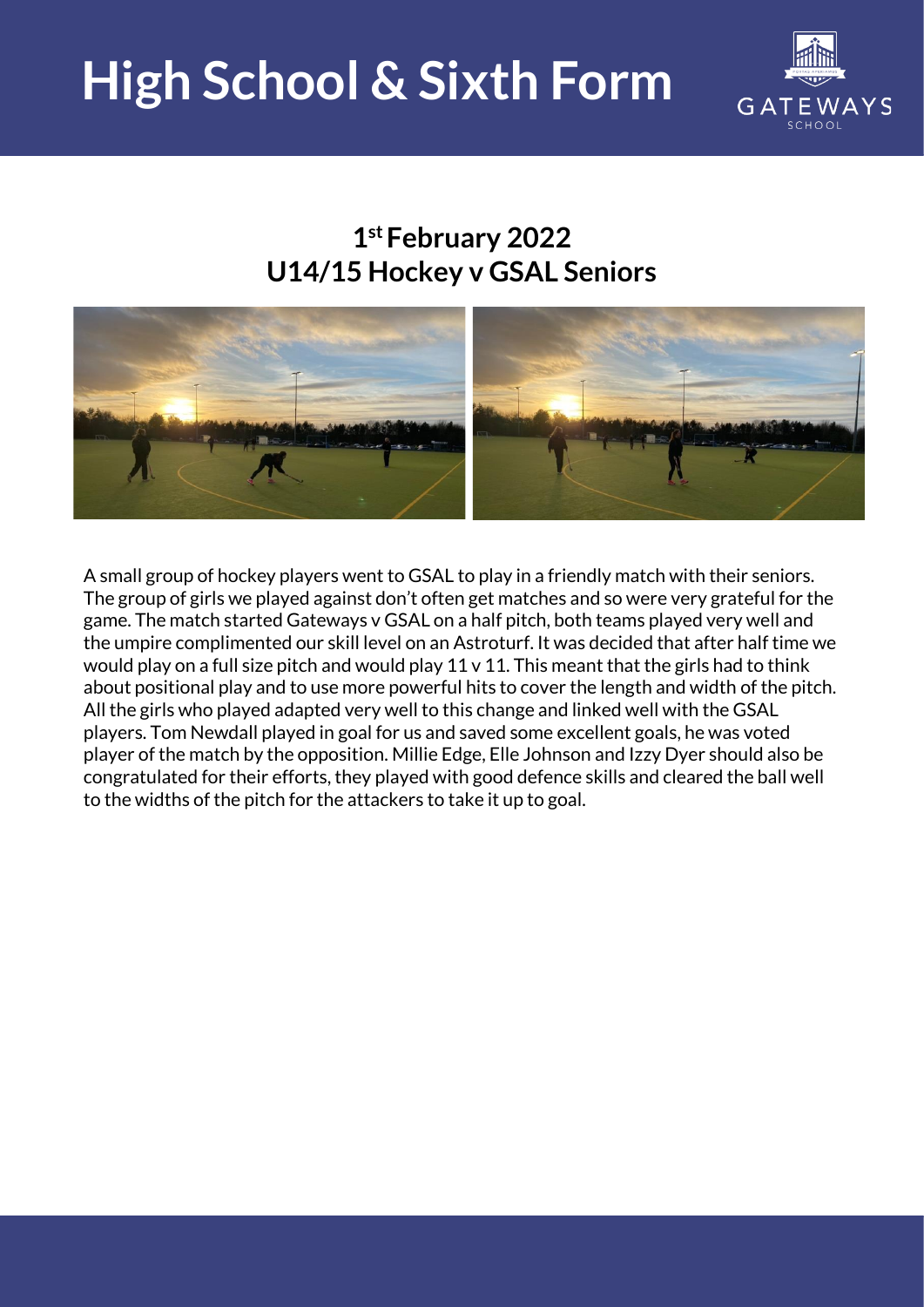

### **2 nd February 2022 U15 Netball League Tournament Runners Up**



The U15 netball team played in the Leeds tournament on Tuesday. They were determined to play their best netball even with the extremely windy conditions. In the first match against Prince Henrys B, the conditions did not seem to affect the fluidity of play. The ball moved smoothly from defence to attack and the defenders often gaining interceptions to give our attackers more chances at goal. This was a convincing win that set us up for the rest of the tournament. We played the next match against Cardinal Heenan and won comfortably. Our 3<sup>rd</sup> match was against GSAL A but we were confident in our skill ability that we could dominate from the first whistle. We utilised our attacking ability and the defenders forced errors in their attacking circle meaning we finished with a score of 10-0. The final game was against Horsforth and although it was a slow start we won by a significant margin. It was only in the final that we were challenged by Rodillian and they ended up winners of the tournament.

Well done to all the girls that played - runners up in the Leeds and District area is an excellent achievement!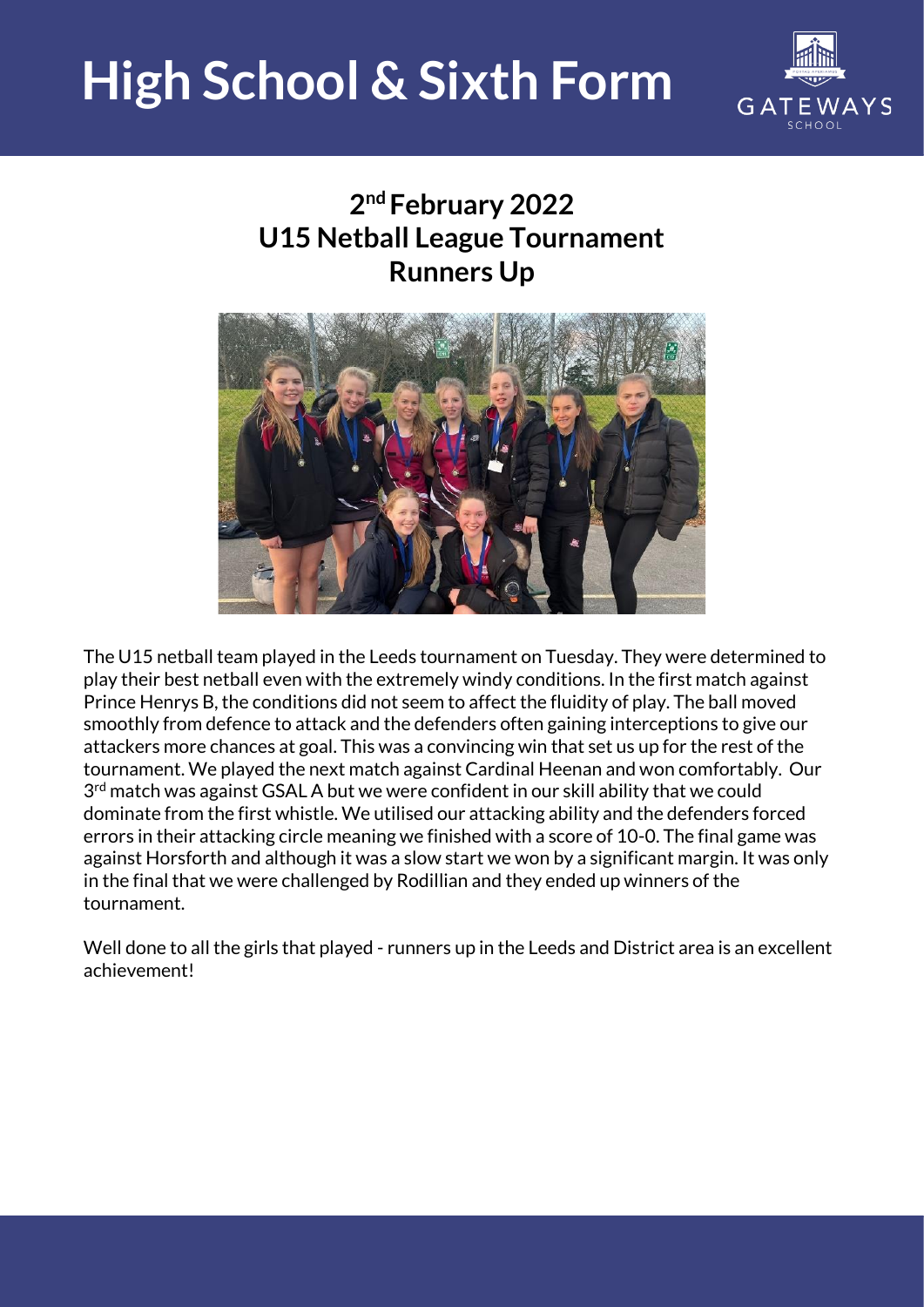

#### **2 nd February 2022 U15 Netball vs Guiseley**  Gateways 37 – 10 Guiseley



After a long afternoon of tournament matches yesterday, the U15s had a little fatigue about them before the game and were playing in new combinations with different players. Izzy Dyer took charge of the warm up to help motivate the girls to get ready to play and as soon as the first whistle came, the girls worked hard to gain possession and played controlled netball to take a convincing win. Izzy Dyer scored all the goals and even had to get the ball with two good defenders on her. Guiseley challenged us through the midcourt and we needed to use different drives to get the ball cleanly as they were heavily on the body when defending. The girls managed to overcome this by working together to create space and use long balls to cut out players through the court. The girls are on track to win the league with only two games in the division remaining. Opposition player of the match was awarded to Chloe Brogan.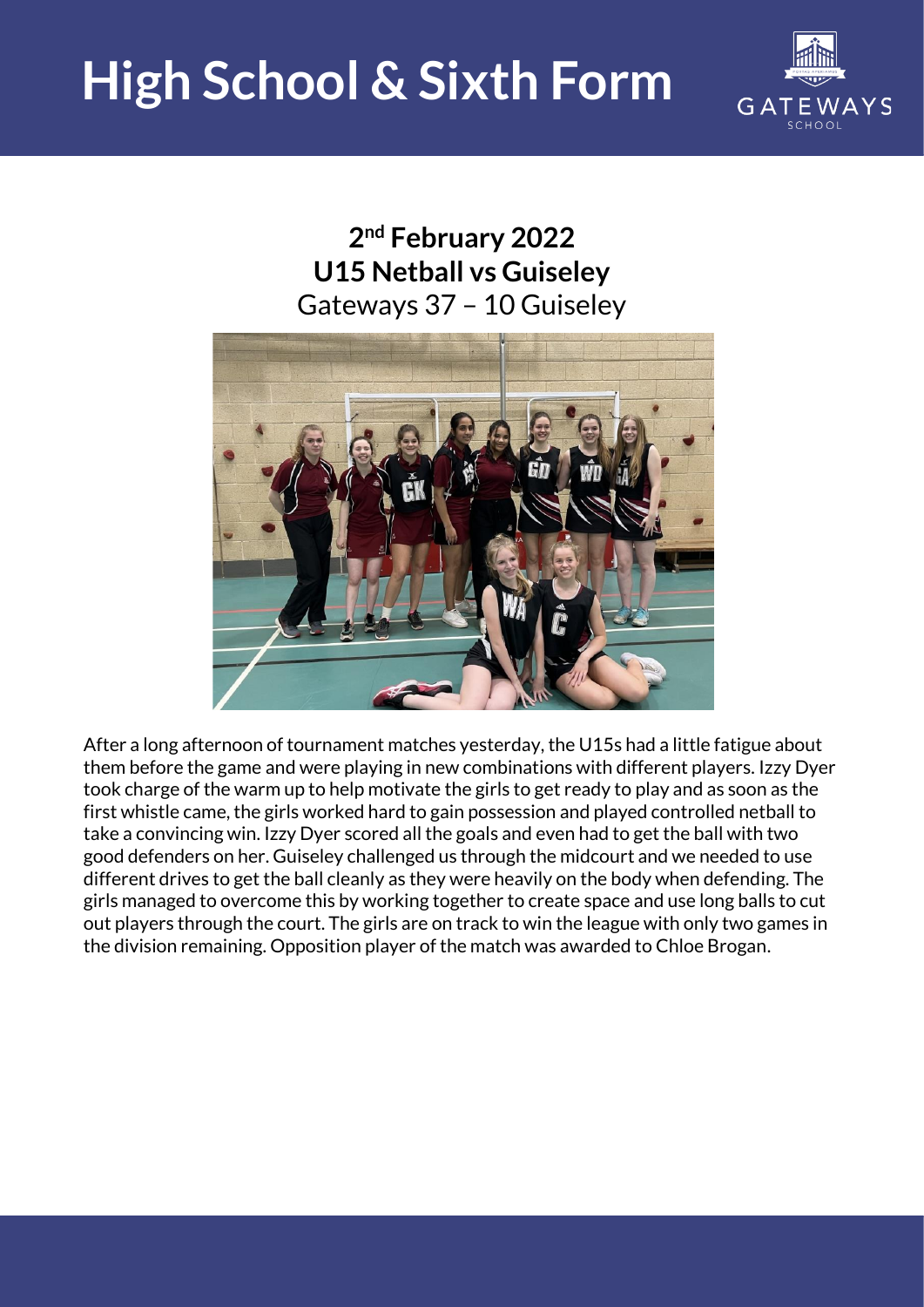

**3 rd February 2022 U12 Netball vs Brigshaw**  Gateways 9 – 3 Brigshaw



The U12s have been working hard in practice to use stronger passes and stay closer to their defence and this game was a good opportunity to put that into practice. Although the girls were outside for their game for the first time in a while, they used short but hard passes to each other to make their way down the court. Bo Johnson worked hard defence by staying close to her opposition player and looking for intercepts to give the U12 team more opportunities at goal. Ella Womack and Hajrah Hussain were taking confident shots at goal and always in a rebound position when necessary. Opposition player of the match was awarded to Ella Womack.

> **3 rd February 2022 U13 Netball vs Brigshaw** Gateways 15 – 8 Brigshaw